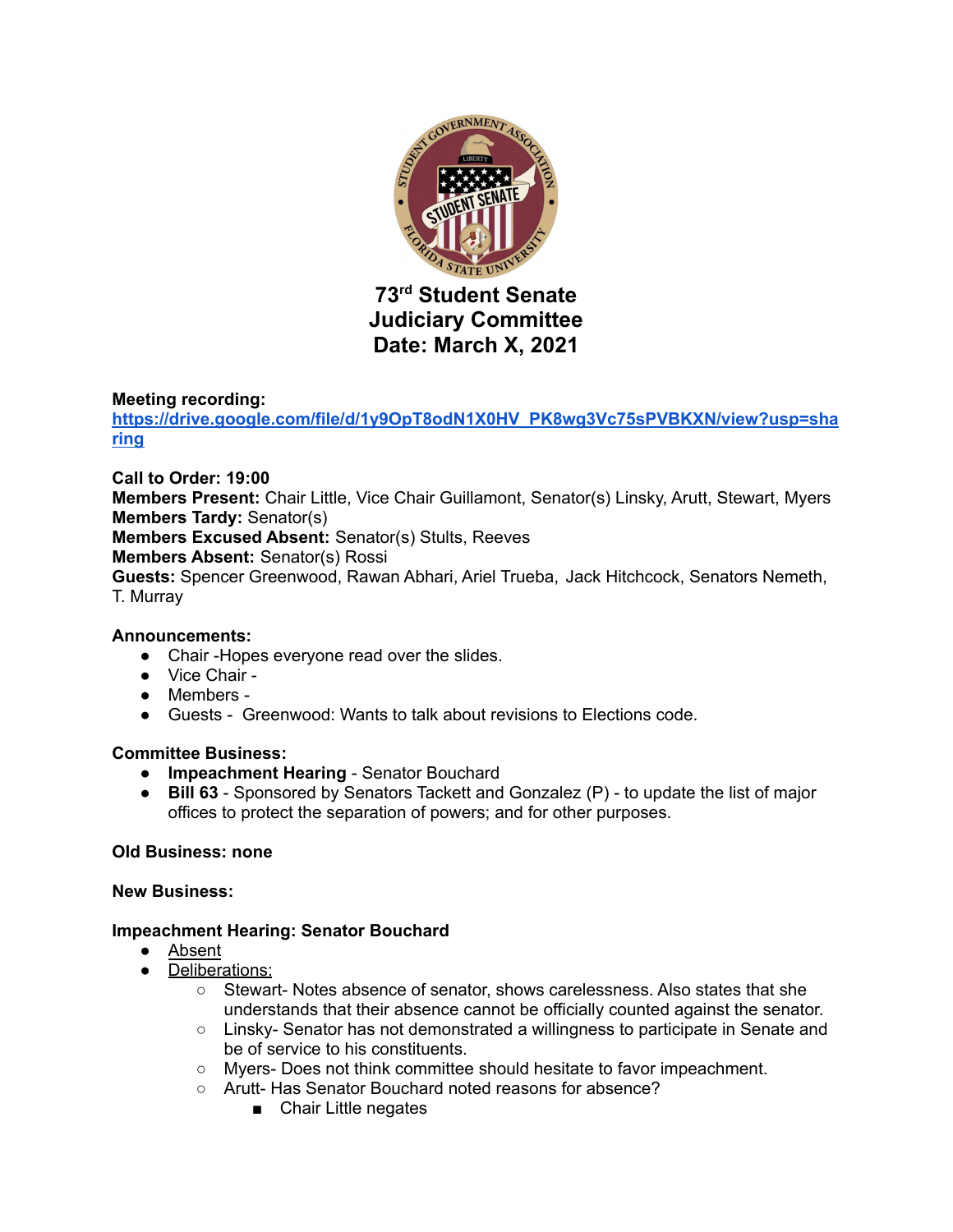- Arutt- Favors impeachment, notes apathy of Senator Bouchar.
- **Stewart moves to call the question, Guillamont seconds**
- Vote:
	- Y(Stewart,Linsky, Arutt, Myers,Guillamont) N () A ()
- RESULT: 5Y-0N-0A. Senator Forwarded to Senate Floor for impeachment.

# **Senator Stewart Moves to enter Legislative Roundtable, Senator Linsky Seconds**

**Bill 63** - to update the list of major offices to protect the separation of powers; and for other purposes.

- Opening Statement:
	- Tackett gives overview of bill. OGA changes and procedural alterations for other major officers. Notes OGA director's support for bill.
	- Gonzalez states the bill's purpose being that of institutionalizing the seriousness of the lobbying work that OGA engages in. Yields to closing.
- Technical non-debatable:
	- Linsky: Will this impact the speaker of COGS ability to claim a seat on the OGA board of directors?
		- Tackett-Asks for the statute to be read
			- Linksy- Explains the statute, restating that the speaker of COGS has an ability to claim a seat on the OGA board of directors.

### **Myers moves to enter roundtable, Stewart seconds**

- Round table:
	- Linsky asks if sponsors would find amendment friendly if it ensured that the speaker of COGS remains as a voting member.
		- Tackett cites student body statues 129, *ex officio* members can vote.
	- Linsky states that nowhere in statutes do the SBP, Senate president, and COGS speaker are referred to as ex officio officers. Asks how voting ability would be impacted.
		- Gonzalez notes her belief that there does not seem to be a clash with statutes.
		- Tackett suggests that including specific language referring exclusively to the 9 OGA members at large should solve the problem.
	- Linsky notes intent to not create conflict regarding who can serve on the Board of Directors.
		- Takcett states that 100.11 was included to prevent fraudulent attempts to create loopholes in order to serve in positions that would otherwise be prohibited to them.
	- Linsky states that Senate would have to revise these title changes regardless, and they would be identified.
		- Additionally, Linsky notes that the 100.11 statute could be used for competitiveness and agencies torpedoing each other.
	- $\circ$  Tackett notes for including, in 100.11, a clause including "as specified in student body statutes.
		- Gonzalez claims that Linksy's worry is addressed by the specific language of the proposed bill, which directs it at an Agency, Bureau, or Affiliated Project.
	- Chair Little: Why was the provisor language added in IA?
		- Gonzalez: Due to OGA Director being confirmed in a tardy manner because of bureaucracy. IA's idea was to not halt Rawan's goals and projects for OGA.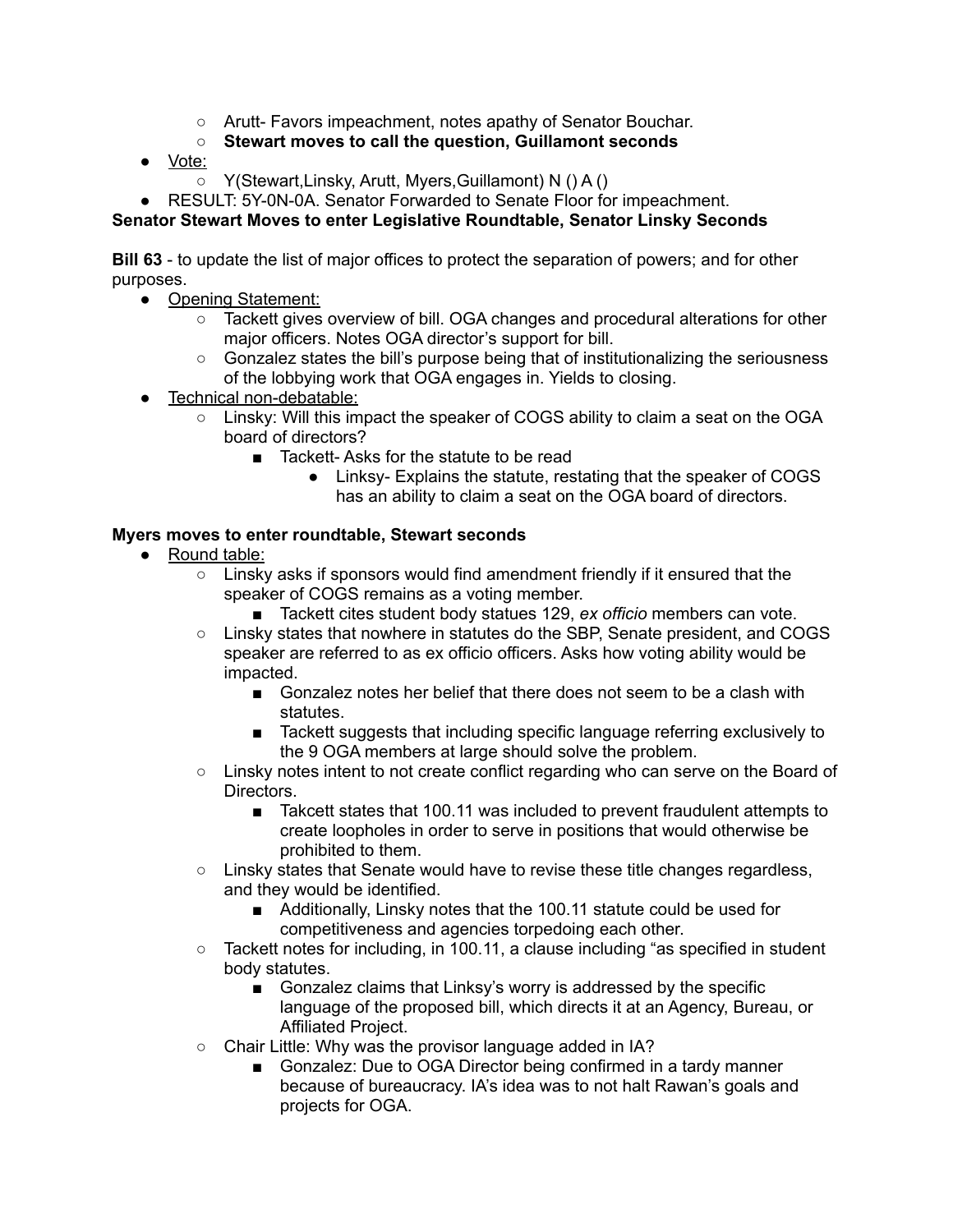- $\circ$  Linsky notes unfairness of proviso language that would disallow them from participating in other boards would contradict earlier permissible.
	- Gonzalez states that according to OGA statutes, OGA is an agency. Target of bill was to preserve the inclusivity of OGA.

**Linsky moves to table bill, Guillamont seconds. Little brings meeting back to legislative roundtable.**

**X moves to call the question, X seconds**

- Closing:
	- x:
	- Vote:
		- $\circ$  Y(x) N (x) A (x)
- $\bullet$  RESULT:

# **Unfinished Business:**

# **Committee Legislative Round Table:**

- Senator Stewart inquiries about CLRT.
- Chair Little replies by stating that it is an informal process that, among other things, can generate ideas for legislation.
- SOE Greenwood notes enthusiasm for revising and reshaping elections code.
	- Mainly wants to add statutes on violations
		- Encountered implied powers in code but fogginess in language creates confusion.
			- Cites ambiguity in political party attiree within senate chamber
		- Notes intention for including sanctions to parties' absences to Elections commission meeting.
- Guillamont inquires about SOE's idea for statute regarding sanction for unexcused absences.
	- Greenwood notes there already is, but that for the specific case being referenced, the party only gave 5 minute notice prior to absence.
- Linsky asks SOE Greenwood if SOE's jurisdiction to dismiss reports of violations is effective
	- Greenwood answers in the affirmative, notes that it allows for the EOC to deal with violations with merit.
- Greenwood notes intent to discuss legislation for sanctions to political party members who violate code.
	- $\circ$  Linsky explains that the "real punishments only kick in after on accrues 50 points". Asks if bar should be lowered.
		- Greenwood replies that the penalty point system is effective as is. Candidates paying fines is an acceptable form of enforcement.
		- Chair Little notes that she believes some students use the high threshold as breathing room for committing violations.
		- Greenwood notes intent on increasing awareness of gravity of violating the elections code
- Myers notes agreement with the general direction of the discussion (not lowering the threshold as long as it does not incite students to continue violating code)
- Stewart introduces concept of violations arising from ambiguity of elections code. States that narrowing down specific unclear statutes will be helpful.
- Greenwood notes calendar changes he would like to make.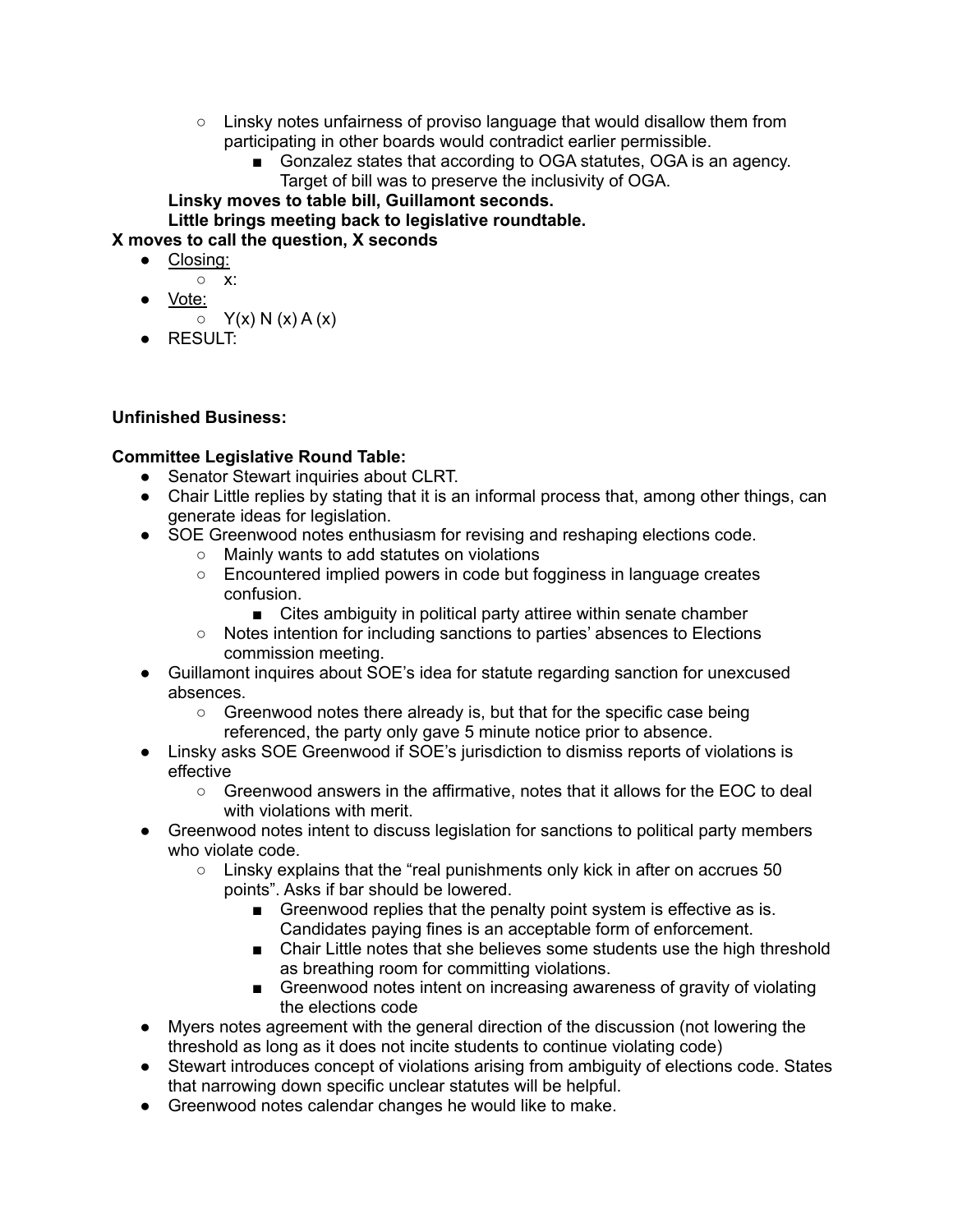- Predecessor noted maltreatment from students
	- Greenwood states that seeing the predeecessors experience, he would like to discuss statutes that would sanction anyone found guilty of harassing the SOE or anyone involved with the Elections office.
- Stewart notes agreement and wants to include sanctions against any student found responsible of harassing any student being involved with the political campaigning process.
- Linsky notes caution with including slander in statutes, as first amendment, specially with political candidates, includes fortifications that raise the bar for proving slander to being that the complainant must prove knowledge of falsehood and intent of malice. Notes opinion that slander and defamation would not be the most effective language to include in statutes.
	- Greenwood states intent on decreasing adversity between complainants and SOEs.
- Chair Little notes support for perhaps including drafting legislation regarding personal, direct approaches to the SOE, but cautions the potential for these to give rise to more false grievances being filed.
	- SOE Greenwood states intent for the statutes to be focused on harassment toward SOE or any Election officials.
	- Linsky lays out hypothetical if statutes were drafted and passed, says it could work and be a deterrent for harassment.
	- SOE Greenwood notes intent on making such violations 2 or 3.
- Stewart doubles down on including sanctions against any student found responsible of harassing any student being involved with the political campaigning process.
	- Linsky notes questions regarding evidence standards in Florida and difficulty of proving grievances. Also adds a possible chilling effect on speech that could result.
- Myers notes agreement with general discourse, refers to first amendment in regard to scrutiny of evidence, and suggests that there may be a way of addressing the issues raised without trampling on 1st amendment rights.
- SOE Greenwood lists violation examples
	- Notes nothing in statues regarding creating a sample ballot, or releasing their own ballot as if it was the official ballot. Encourages senators to draft a violation that deals with scenarios where someone attempts to pretend to be the office of Elections.
	- Spread of political misinformation, political advertisements that are misleadingthe SOE should be able to take these down or assign its publishers with a violation.
	- Guillamont
	- Linsky notes that having all proposed advertisement regarding ballot items travel through SOE may be a way to deal with issue.
- Little interjects, citing need to get to business.
- SOE Greenwood thanks committee for time and willingness to discuss.
- Little notes time-sensible nature of need for changes in election code.
- SOE Greenwood encourages senators to meet with him to discuss possible bills to better election code.
	- Greenwood notes poor engagement of students with in-person voting, favors legislation that would eradicate the requirement.
	- Guillamont notes worry that this may lessen access to an impartial source of information for students.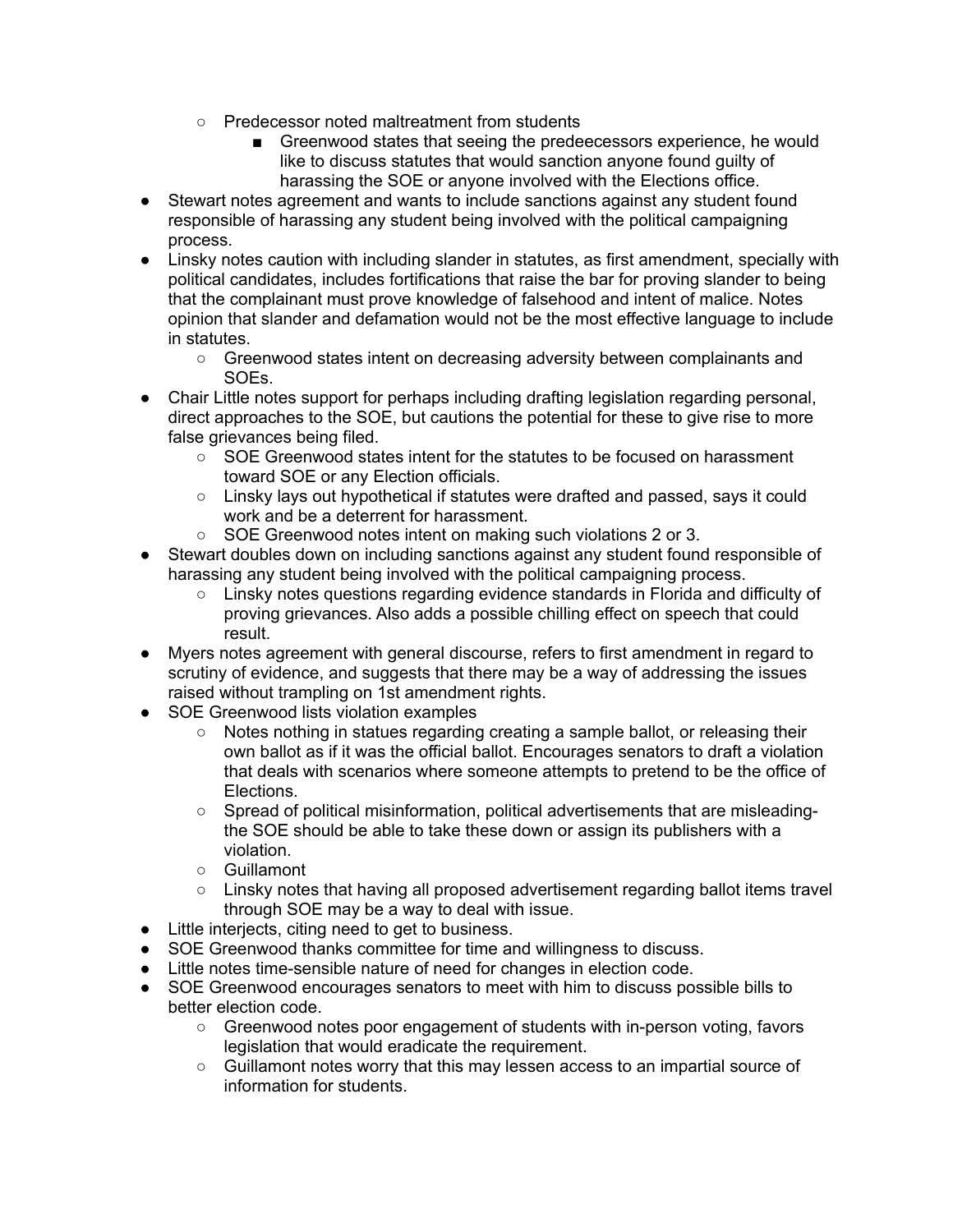- Greenwood states that while it is a valid worry, there are plenty of other resources for the students to access.
- Myers echoes Mateo's sentiment, wants to be careful with accessibility issues.
- Director Abhari- Agrees with SOE Greenwood's, would encourage altering or striking out statute in question.
- Linsky- Comments on, if the statute is not altered, ensuring that SOE Greenwood has assistance during election day.
- Stewart- Echoes sentiment
	- Greenwood notes that another recommendation he has for statutory change, would be increasing advertising in lieu of the in person precinct.
	- Myers states personal predilection for prioritizing staffing at the in-person voting.
- **•** Greenwood Suggestions
	- States date changes he would like to observe. Push bach election date one week. SOE should be able to change the date of the election date or at least have clear guidance as to when he can.
	- $\circ$  All final expense statements are due by 12:00 PM, but violations cannot be filed against those who submit before 4:00PM, clear up.
	- Sample ballot should be released on week after candidate declaration deadline (which is not clear- statute revisiioin)
	- Contribution statements should be filed two days after candidacy declarations.
	- Constitutional Amendments, make process more clear as to how the procedure to publish them is.
		- Linsky asks if re-publishing being made into a requirement would be efficient
			- Greenwood states that if it was a centralized effort, yes, but is wary of giving the Supreme Court more unnecessary work. Campus newspapers need to be defined in statutes, as well as what mediums can be used for public noticing.
		- Linsky asks if, due to the lack of binding authority to enforce publication, which would result in amendment not being put on the ballot, it'd be a good idea to create a body that would have to publish amendment.
			- Greenwood states that the Elections Office could handle the advertisement.
	- Campaigning per Greenwood
		- Candidates should be able to campaign in residence halls.
		- Contribution statements should be turned in.
		- Social media should be better defined in statutes
			- Advertisement conflicts as well
	- Re-doing the composition of the Elections commission
		- Chief Justice assigns 4, deputy SOEs assume other 2 positions.
	- $\circ$  Changing vote after its being cast, nothing present in statutes to solidify this.
	- $\circ$  If candidates are freshmen, they must run in undergraduate division, this needs to be clear in statutes.
- Stewart notes her own desires in altering election code
	- Statutes regarding usage of the word "vote" are ambiguous.
- Abari includes her own desire for statutes to better reflect responsibilities of deputies.
- Greenwood wants statutes to be clear as to how seminars are carried out and how candidates/campaign managers are held subject to these.
- Greenwood notes statutes regarding seat changes are unclear.
- Linsky notes worry about installing harsh enforcement mechanisms against inadmissible advertisements as this could lead to the possibilities of parties framing each other for the